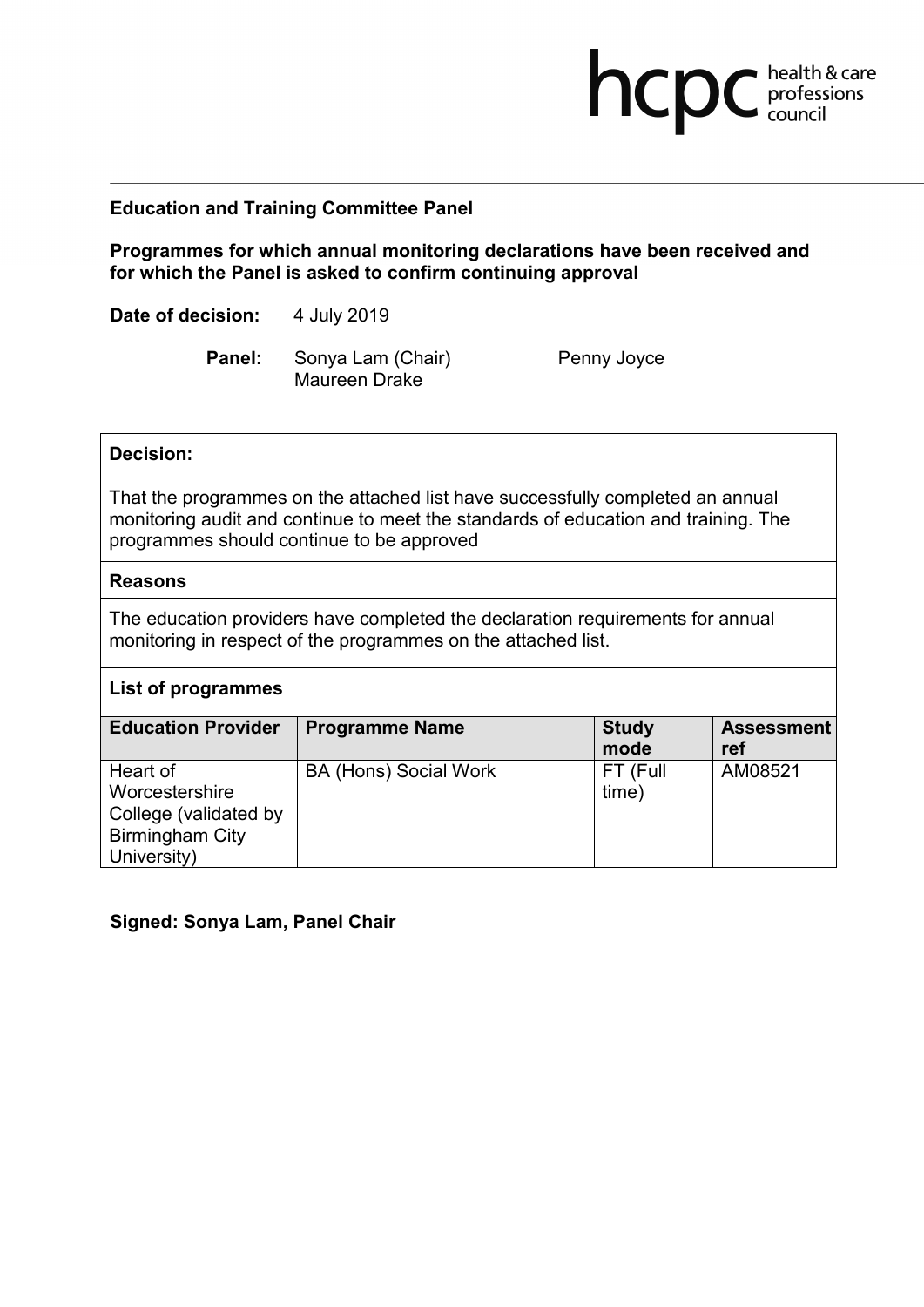# **Education and Training Committee Panel**

**Programmes for which annual monitoring declarations have been received and for which the Panel is asked to confirm continuing approval**

**Date of decision:** 4 July 2019

**Panel:** Sonya Lam (Chair) Penny Joyce Maureen Drake Luke Jenkinson

**health & care** 

### **Decision:**

That the programmes on the attached list have successfully completed an annual monitoring audit and continue to meet the standards of education and training. The programmes should continue to be approved

#### **Reasons**

The education providers have completed the declaration requirements for annual monitoring in respect of the programmes on the attached list.

### **List of programmes**

| <b>Education Provider</b> | <b>Programme Name</b>         | <b>Study</b> | <b>Assessment</b> |
|---------------------------|-------------------------------|--------------|-------------------|
|                           |                               | mode         | ref               |
| Anglia Ruskin             | <b>MA Music Therapy</b>       | FT (Full     | AM07985           |
| <b>University</b>         |                               | time)        |                   |
| Anglia Ruskin             | <b>MA Dramatherapy</b>        | FT (Full     | AM07986           |
| <b>University</b>         |                               | time)        |                   |
| Anglia Ruskin             | <b>BA (Hons) Social Work</b>  | FT (Full     | AM08487           |
| University                | (Cambridge)                   | time)        |                   |
| Anglia Ruskin             | <b>BA (Hons) Social Work</b>  | FT (Full     | AM08488           |
| <b>University</b>         | (Chelmsford)                  | time)        |                   |
| Anglia Ruskin             | <b>BA (Hons) Social Work</b>  | PT (Part     | AM08489           |
| <b>University</b>         | (Peterborough)                | time)        |                   |
| Anglia Ruskin             | MA Social Work (Cambridge)    | FT (Full     | AM08490           |
| <b>University</b>         |                               | time)        |                   |
| Anglia Ruskin             | MA Social Work (Chelmsford)   | FT (Full     | AM08491           |
| <b>University</b>         |                               | time)        |                   |
| Anglia Ruskin             | Step Up to Social Work PgDip  | FTA (Full    | AM08492           |
| University                |                               | time         |                   |
|                           |                               | accelerated) |                   |
| University of Bath        | BSc (Hons) Social Work and    | FT (Full     | AM08493           |
|                           | <b>Applied Social Studies</b> | time)        |                   |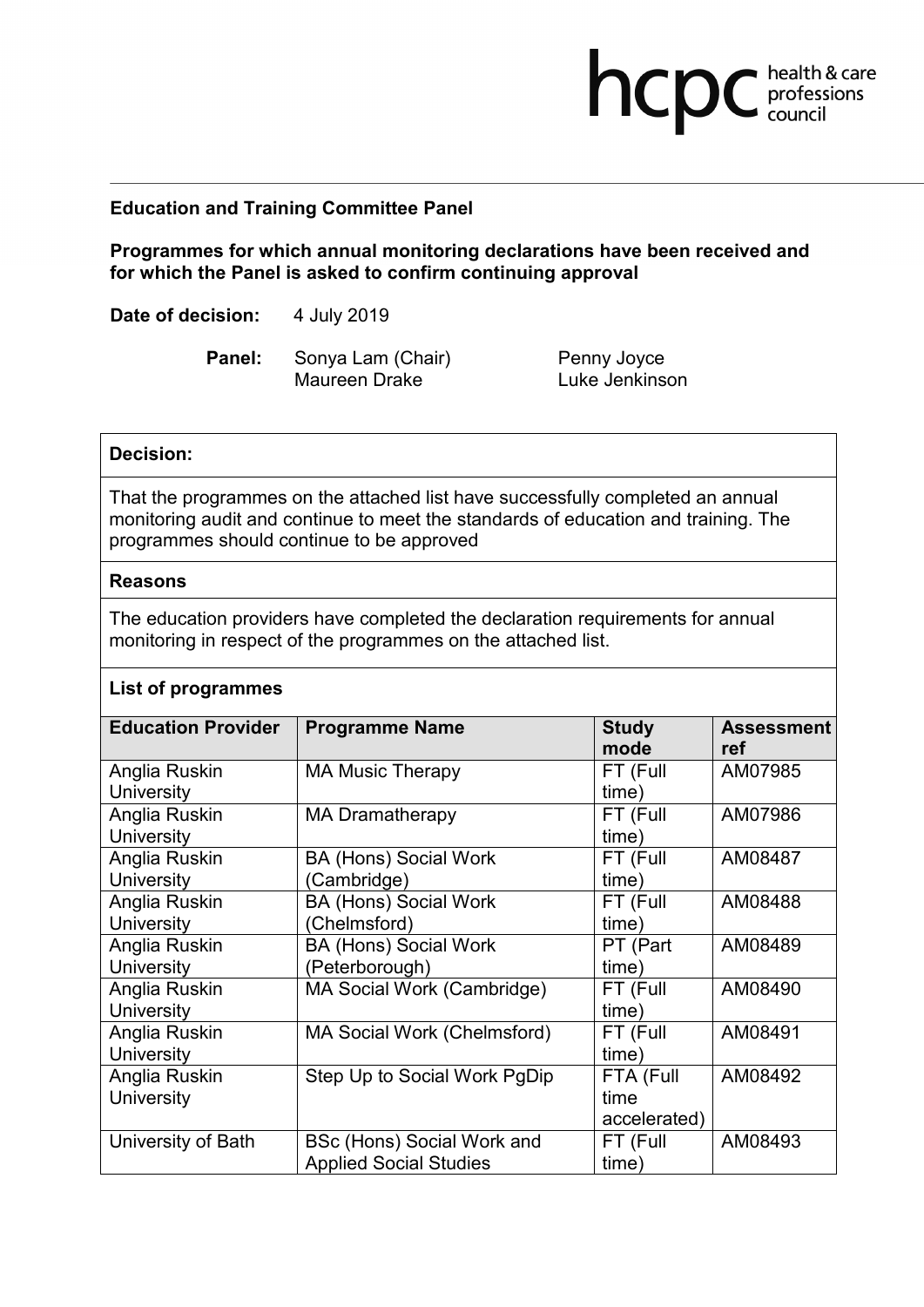| <b>Bradford College</b>                    | <b>BA (Hons) Social Work</b>                                            | FT (Full          | AM08586 |
|--------------------------------------------|-------------------------------------------------------------------------|-------------------|---------|
| (validated by The<br>University of Bolton) |                                                                         | time)             |         |
| <b>Bradford College</b>                    | <b>BA (Hons) Social Work</b>                                            | PT (Part          | AM08587 |
| (validated by The                          |                                                                         | time)             |         |
| University of Bolton)                      |                                                                         |                   |         |
| University of                              | <b>MA Social Work</b>                                                   | FT (Full          | AM08499 |
| Chichester                                 |                                                                         | time)             |         |
| University of                              | <b>PGDip Social Work</b>                                                | FT (Full          | AM08500 |
| Chichester                                 |                                                                         | time)             |         |
| City, University of                        | Professional Doctorate in                                               | FT (Full          | AM08026 |
| London                                     | <b>Counselling Psychology</b>                                           | time)             |         |
| University of Durham                       | <b>Master of Social Work</b>                                            | FT (Full<br>time) | AM08501 |
| <b>Edge Hill University</b>                | <b>BA (Hons) Social Work</b>                                            | FT (Full          | AM08502 |
|                                            |                                                                         | time)             |         |
| <b>Edge Hill University</b>                | <b>MA Social Work</b>                                                   | FT (Full          | AM08503 |
|                                            |                                                                         | time)             |         |
| <b>Edge Hill University</b>                | PG Dip Social Work                                                      | FT (Full          | AM08504 |
|                                            |                                                                         | time)             |         |
| <b>Edge Hill University</b>                | <b>MNSW Adult Nursing and Social</b><br><b>Work</b>                     | FT (Full<br>time) | AM08505 |
| <b>Edge Hill University</b>                | <b>MNSW Learning Disabilities</b>                                       | FT (Full          | AM08506 |
|                                            | Nursing and Social Work                                                 | time)             |         |
| <b>Edge Hill University</b>                | <b>MNSW Children's Nursing and</b>                                      | FT (Full          | AM08507 |
|                                            | <b>Social Work</b>                                                      | time)             |         |
| <b>Edge Hill University</b>                | <b>MNSW Mental Health Nursing</b>                                       | FT (Full          | AM08508 |
|                                            | and Social Work                                                         | time)             |         |
| <b>Edge Hill University</b>                | <b>BSc (Hons) Learning Disabilities</b>                                 | FT (Full          | AM08509 |
|                                            | <b>Nursing and Social Work (MNSW</b>                                    | time)             |         |
|                                            | exit award)                                                             |                   |         |
| <b>Edge Hill University</b>                | <b>BSc (Hons) Children's Nursing</b>                                    | FT (Full          | AM08510 |
|                                            | and Social Work (MNSW exit                                              | time)             |         |
|                                            | award)                                                                  |                   |         |
| <b>Edge Hill University</b>                | BSc (Hons) Adult Nursing and                                            | FT (Full          | AM08511 |
|                                            | Social Work (MNSW exit award)                                           | time)<br>FT (Full | AM08512 |
| <b>Edge Hill University</b>                | <b>BSc (Hons) Mental Health</b><br><b>Nursing and Social Work (MNSW</b> | time)             |         |
|                                            | exit award)                                                             |                   |         |
| <b>Edge Hill University</b>                | PGDip Social Work (Step up to                                           | FT (Full          | AM08513 |
|                                            | Social Work)                                                            | time)             |         |
| University of Essex                        | <b>BSc (Hons) Occupational</b>                                          | PT (Part          | AM08060 |
|                                            | Therapy                                                                 | time)             |         |
| <b>University of Essex</b>                 | <b>MSc Occupational Therapy (Pre-</b>                                   | FT (Full          | AM08066 |
|                                            | registration)                                                           | time)             |         |
| University of Essex                        | Post Graduate Diploma in                                                | FT (Full          | AM08067 |
|                                            | <b>Occupational Therapy (Pre-</b>                                       | time)             |         |
|                                            | registration)                                                           |                   |         |
| <b>University of Essex</b>                 | <b>BSc (Hons) Occupational</b>                                          | FT (Full          | AM08071 |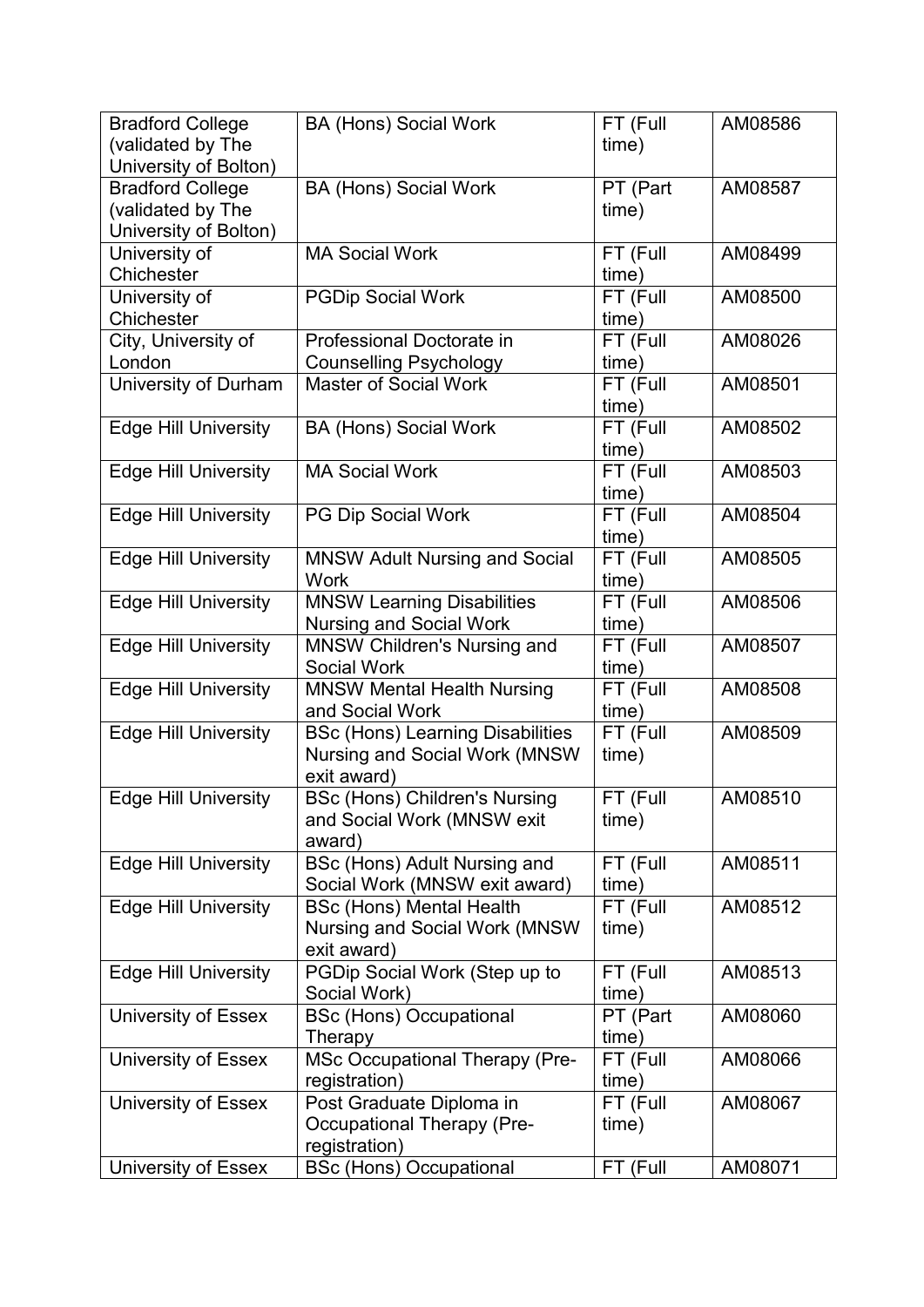|                           | Therapy                            | time)            |         |
|---------------------------|------------------------------------|------------------|---------|
| Glasgow Caledonian        | Doctorate in Health Psychology     | FT (Full         | AM08095 |
| University                |                                    | time)            |         |
| Glasgow Caledonian        | Doctorate in Sport and Exercise    | FT (Full         | AM08096 |
| <b>University</b>         | Psychology                         | time)            |         |
| Glasgow Caledonian        | Doctorate in Sport and Exercise    | PT (Part         | AM08097 |
| <b>University</b>         | Psychology                         | time)            |         |
| Glasgow Caledonian        | Doctorate in Health Psychology     | PT (Part         | AM08098 |
| University                |                                    | time)            |         |
| University of             | <b>BSc (Hons) Social Work</b>      | FT (Full         | AM08515 |
| Gloucestershire           |                                    | time)            |         |
| University of             | Postgraduate Diploma Social        | FTA (Full        | AM08516 |
| Gloucestershire           | <b>Work</b>                        | time             |         |
|                           |                                    | accelerated)     |         |
| University of             | <b>Masters Social Work</b>         | FTA (Full        | AM08517 |
| Gloucestershire           |                                    | time             |         |
|                           |                                    | accelerated)     |         |
| <b>Hidden Hearing</b>     | Award in Hearing Aid Dispensing    | <b>WBL (Work</b> | AM08109 |
| Limited                   | Competence                         | based            |         |
|                           |                                    | learning)        |         |
| <b>Keele University</b>   | <b>BA (Hons) Social Work</b>       | FT (Full         | AM08522 |
|                           |                                    | time)            |         |
| <b>Keele University</b>   | <b>MA Social Work</b>              | FT (Full         | AM08523 |
|                           |                                    | time)            |         |
| <b>Liverpool Hope</b>     | <b>BA (Hons) Social Work</b>       | FT (Full         | AM08524 |
| University                |                                    | time)            |         |
| Liverpool Hope            | <b>MA in Social Work</b>           | FT (Full         | AM08525 |
| <b>University</b>         |                                    | time)            |         |
| Liverpool Hope            | Postgraduate Diploma in Social     | FT (Full         | AM08526 |
| University                | Work (Masters Exit Route Only)     | time)            |         |
| Northumbria               | <b>BSc (Hons) Social Work</b>      | FT (Full         | AM08535 |
| University at             |                                    | time)            |         |
| <b>Newcastle</b>          |                                    |                  |         |
| Northumbria               | <b>MA Social Work</b>              | FT (Full         | AM08536 |
| University at             |                                    | time)            |         |
| <b>Newcastle</b>          |                                    |                  |         |
| Northumbria               | <b>Post Graduate Certificate</b>   | PT (Part         | AM08572 |
| University at             | <b>Approved Mental Health</b>      | time)            |         |
| <b>Newcastle</b>          | Professional                       |                  |         |
| University of             | Professional Doctorate in Clinical | FT (Full         | AM08172 |
| Plymouth                  | Psychology                         | time)            |         |
| University of             | <b>BA (Hons) Social Work</b>       | FT (Full         | AM08543 |
| Plymouth                  |                                    | time)            |         |
| University of             | <b>MA Social Work</b>              | FT (Full         | AM08544 |
| Plymouth                  |                                    | time)            |         |
| University of             | PG Dip Social Work (Masters Exit   | FT (Full         | AM08545 |
| Plymouth                  | Route Only)                        | time)            |         |
| <b>Scottish Ambulance</b> | <b>DipHE Paramedic Practice</b>    | FT (Full         | AM08231 |
| Academy and               |                                    | time)            |         |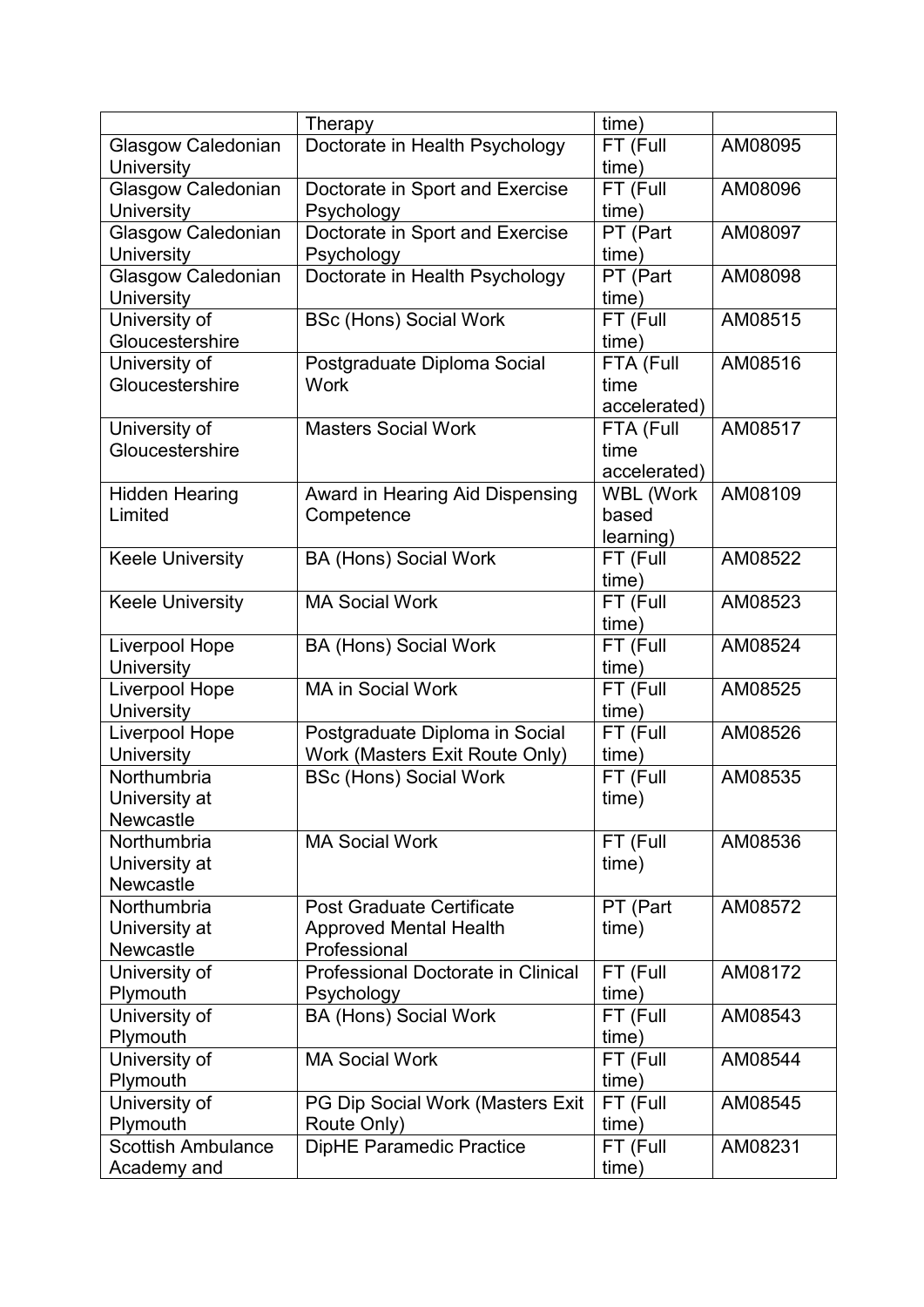| Glasgow Caledonian          |                                                |                   |         |
|-----------------------------|------------------------------------------------|-------------------|---------|
| University (validated       |                                                |                   |         |
| by Glasgow                  |                                                |                   |         |
| Caledonian                  |                                                |                   |         |
| University)                 |                                                |                   |         |
| <b>Surrey and South</b>     | Step-up Post-Graduate Diploma                  | FT (Full          | AM08546 |
| London Partnership          | in Social Work                                 | time)             |         |
| with Royal Holloway         |                                                |                   |         |
| (validated by Royal         |                                                |                   |         |
| Holloway, University        |                                                |                   |         |
| of London)                  |                                                |                   |         |
| <b>Solent University</b>    | <b>BA (Hons) Social Work</b>                   | FT (Full          | AM08549 |
|                             |                                                | time)             |         |
| <b>Solent University</b>    | <b>BA (Hons) Social Work</b>                   | <b>WBL (Work</b>  | AM08550 |
|                             |                                                | based             |         |
|                             |                                                | learning)         |         |
| Tavistock and               | Doctorate in Child, Community                  | FT (Full          | AM08246 |
| <b>Portman NHS</b>          | and Educational Psychology                     | time)             |         |
| <b>Foundation Trust</b>     | (D.Ch.Ed.Psych.)                               |                   |         |
| (validated by               |                                                |                   |         |
| University of Essex)        |                                                |                   |         |
| <b>Teesside University</b>  | Postgraduate Diploma Social                    | FT (Full          | AM08556 |
|                             | Work                                           | time)             |         |
| <b>Teesside University</b>  | MA Social Work (Pre-Qualifying)                | FT (Full          | AM08557 |
|                             |                                                | time)             |         |
| University of Ulster        | Pharmacotherapeutics in                        | PT (Part          | AM08263 |
|                             | Prescribing<br><b>Certificate in Medicines</b> | time)             | AM08266 |
| <b>University of Ulster</b> | Management (Conversion to                      | PT (Part<br>time) |         |
|                             | Independent Prescribing)                       |                   |         |
| <b>University of Ulster</b> | Postgraduate Certificate in                    | PT (Part          | AM08275 |
|                             | <b>Medicines Management</b>                    | time)             |         |
|                             | (Independent and Supplementary                 |                   |         |
|                             | Prescribing)                                   |                   |         |
| <b>University of Ulster</b> | Postgraduate Certificate in                    | PT (Part          | AM08276 |
|                             | <b>Medicines Management</b>                    | time)             |         |
|                             | (Supplementary Prescribing)                    |                   |         |
| Royal Holloway,             | <b>MSc in Social Work</b>                      | FT (Full          | AM08559 |
| University of London        |                                                | time)             |         |
| Royal Holloway,             | PG Dip in Social Work (Masters                 | FT (Full          | AM08560 |
| University of London        | Exit Route Only)                               | time)             |         |
| University of               | Post Graduate Diploma in Social                | FT (Full          | AM08561 |
| Winchester                  | <b>Work</b>                                    | time)             |         |
| University of               | <b>MSc Social Work</b>                         | FT (Full          | AM08563 |
| Winchester                  |                                                | time)             |         |
| University of               | <b>MSc Social Work</b>                         | PT (Part          | AM08564 |
| Winchester                  |                                                | time)             |         |
| University of               | <b>Non-Medical Prescribing</b>                 | PT (Part          | AM08291 |
| Wolverhampton               | Programme                                      | (time             |         |